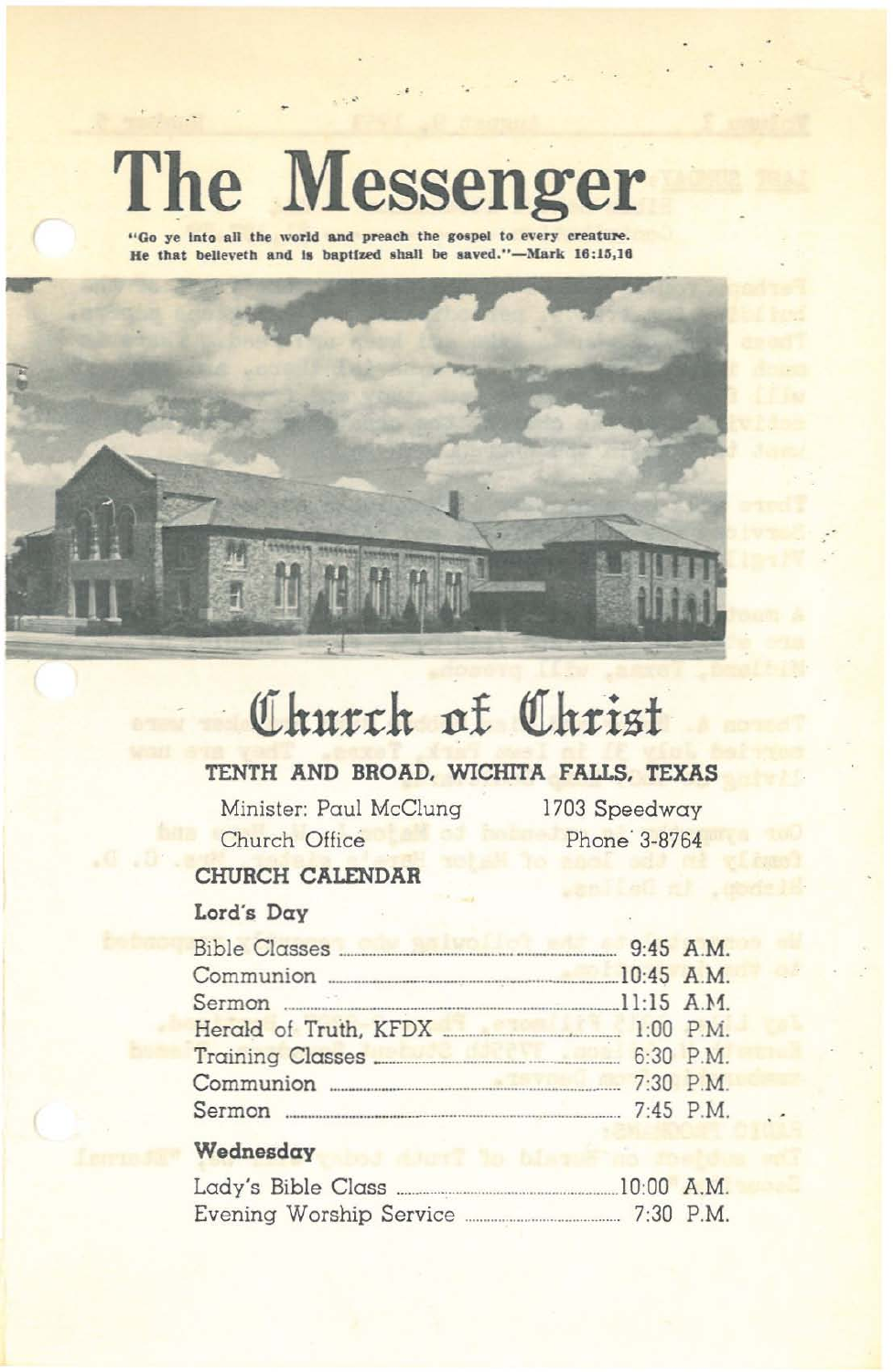.'

l

LAST SUNDAY:

Bible School Attendance -- 444 Contribution ------------- \$1,137.89

Perhaps you have noticed the racks in the front of the building for tracts, periodicals, and religious papers, These are for you to take and keep and read. There is much interesting religious material there, and you will find that the more you study and read about the activities of the church, the greater part you will want to take in the church.

There will be a meeting at Henrietta August 9-19. Services are at 10:00 a.m. and 8:15 p.m. Brother Virgil Trout will do the preaching.

A meeting begins at Electra August 10-19. Services are at 10:00 a.m. and 7:45 p.m. F. S. Stanley of Midland, Texas; will preach.

Theron A. Baber and Miss Bobbie Ruth Brubaker were married July 31 in Iowa Park, Texas. They are now living at 1609 Kemp Boulevard.

Our sympathy is extended to Major L. W. Hare and family in the loss of Major Hare's sister, Mrs. C. D. Bishop, in Dallas.

We congratulate the following who recently responded to the invitation.

Jay Lile, 1315 Fillmore, Phone 2-9307, Baptized. Kenneth W. Wilson, 3755th Student Squadron, Placed membership from Denver.

#### .. RADIO 'PROGRAMS:

The subject on Herald of Truth today will be. "Eternal .Security."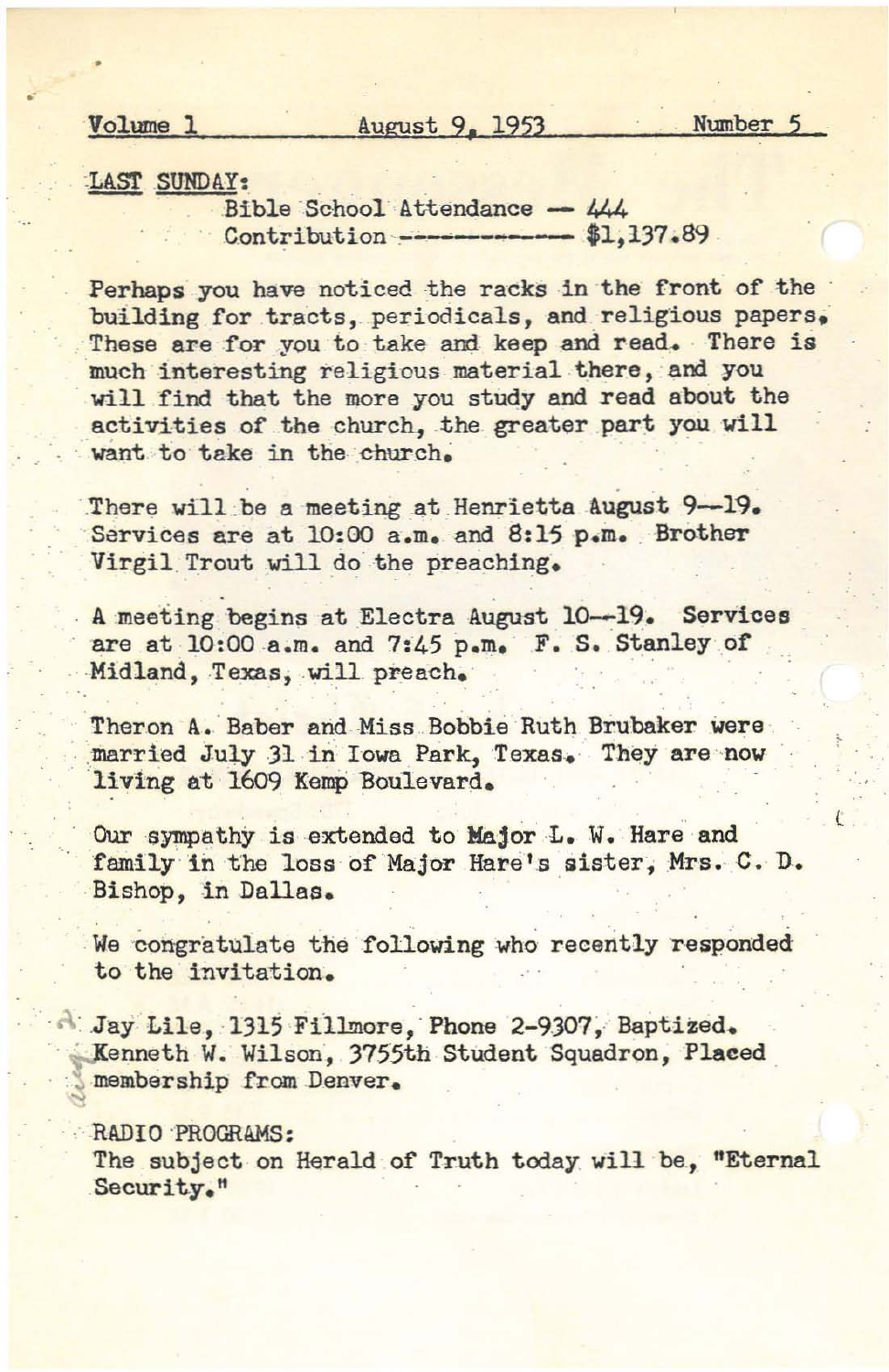"Freedom in the Primitive Church" will be the subject on the Quanah broadcast Monday, August 10, at 9:05 a.m.

The Daily Bible Lesson is conducted by Loyd L. Smith over Station KSWO, Lawton, Oklahoma, Monday through Friday at  $9:45$  a.m. The Sunday program is at  $9:00$  a.m.

#### WILLING CHURCH

I have found the members of the lOth & Broad Church a willing people. Some are willing to attend every service. while others are willing to stay at home, especially if company comes in, headache comes on, or rain comes down. Some have willing minds but their bodies shirk, while with others the body is willing but the mind won't work. Some are willing to be absent in body if they can be present in spirit. While others are willing to be present in body if they can be absent in spirit.

Some are willing to enjoy all of the blessings of the church while others pay for them. Some are willing to lead the line to the refreshments and dinners, and even more willing to let others lead all the prayers. the songs, and the way to personal work. Some are willing to push the Bible School work, and others are willing to ride while they push. Some are willing to work and there are entirely too many who are willing to let them do it. What a willing people!

It is wonderful to be willing to do good, but we should never be willing to shirk our duty. "Awake thou that sleepest, and arise from the dead, and Christ shall give thee light. See then that ye walk circumspectly, not as fools, but as wise, redeeming the time, because the days are evil." Eph. 5:14,16.

#### SELECTED FOR MEDITATION

'''Religion without morality is a tree without fruits; Morality without religion is a tree without roots!"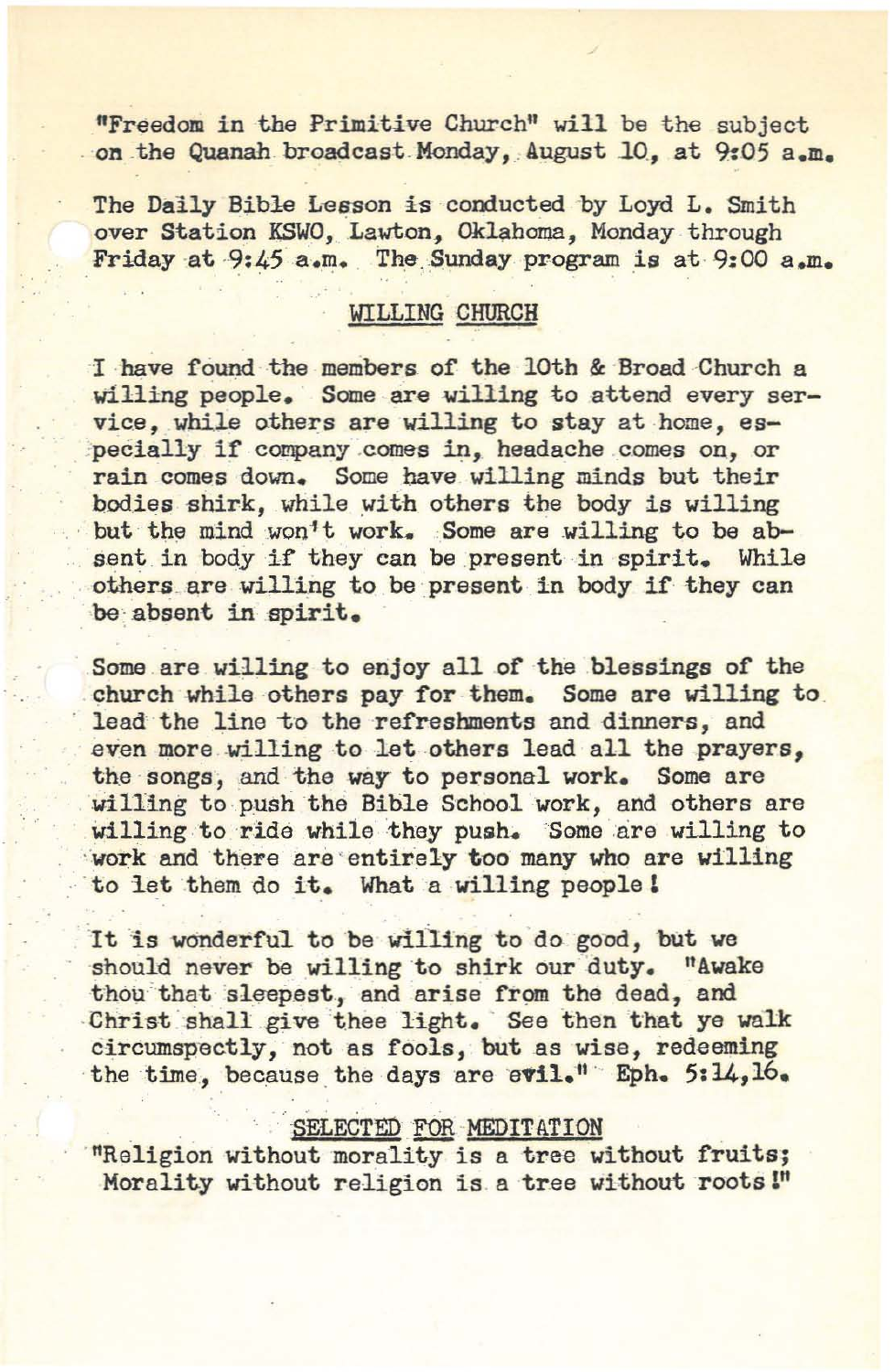#### ELDERS

Berry Brown W. W. Foster L. H. Hull<br>J. R. Schoolfield G. W. Sosbee

1400 Travis 1612 Monroe Route 1, Box 184 2226 Piedmont 3104 Tenth

#### **DEACONS**

Loys Barbour Seth Cunningham Jess Gary Joe Holland Harry Ledbetter Bob Lipscomb Chester Long Harl Mansur A. C. McFarlin Dubose Pipes C. P. Price J. Morris Robinson Boyd C. Smith Lee Stacks E. C. Stirman<br>Tex Stirman Louis Watd

Route 2, Iowa Park 1718½ Elizabeth Route 5, Box 191 1635 Hawes 2111 Indian Heights 1600 St. John 2217 Princeton<br>1652 Pearl 1606 Keeler 2107 Joline 1611 Kemp 1814 Woodrow 1823 Wilson 1305 Buchanan 2407 Bullington 1304 24th

Clara Brown, Secretary

Office 3-8764

Route I, Box 196A

#### WORKERS IN OTHER FIELDS

Logan Fox David Marshall Hadwin Mrs. Georgia Carver Gerald Paden Wayne England

Omika Kuji-machi, Ibaraki, Japan Casilla de Correa 185, Montevideo, UruguaY Senckenberg-Anlage 17, Frankfurt, Germany 25 Achille Papa, Roma, Italia<br>Ryan, Oklahoma

#### COMMITTEES

Lord's Supper: Seth Cunningham Boyd Smith Harl Mansur

: Charity: Louis Ward Joe Holland

#### . PLAN OF SALVATION

JOHN 8:24-For if you believe not that I am he ye shall die in your sins.

LUKE 13:3-I tell you, Nay: but except ye repent, ye shall all likewise perish.

MATT. 10:32-Whosoever therefore shall confess me before men, him will I confess also before my Father which is lif- Heaven.

ACTS 2:38-Repent and be baptized every one of you in the name of Jesus Christ for the remission of sins.

ROMANS 6:34—Know ye not that so many as were baptized into Jesus Christ were baptized into His death? Therefore we are buried with Him by baptism into death; that like as Christ was raised up from the dead by the glory of